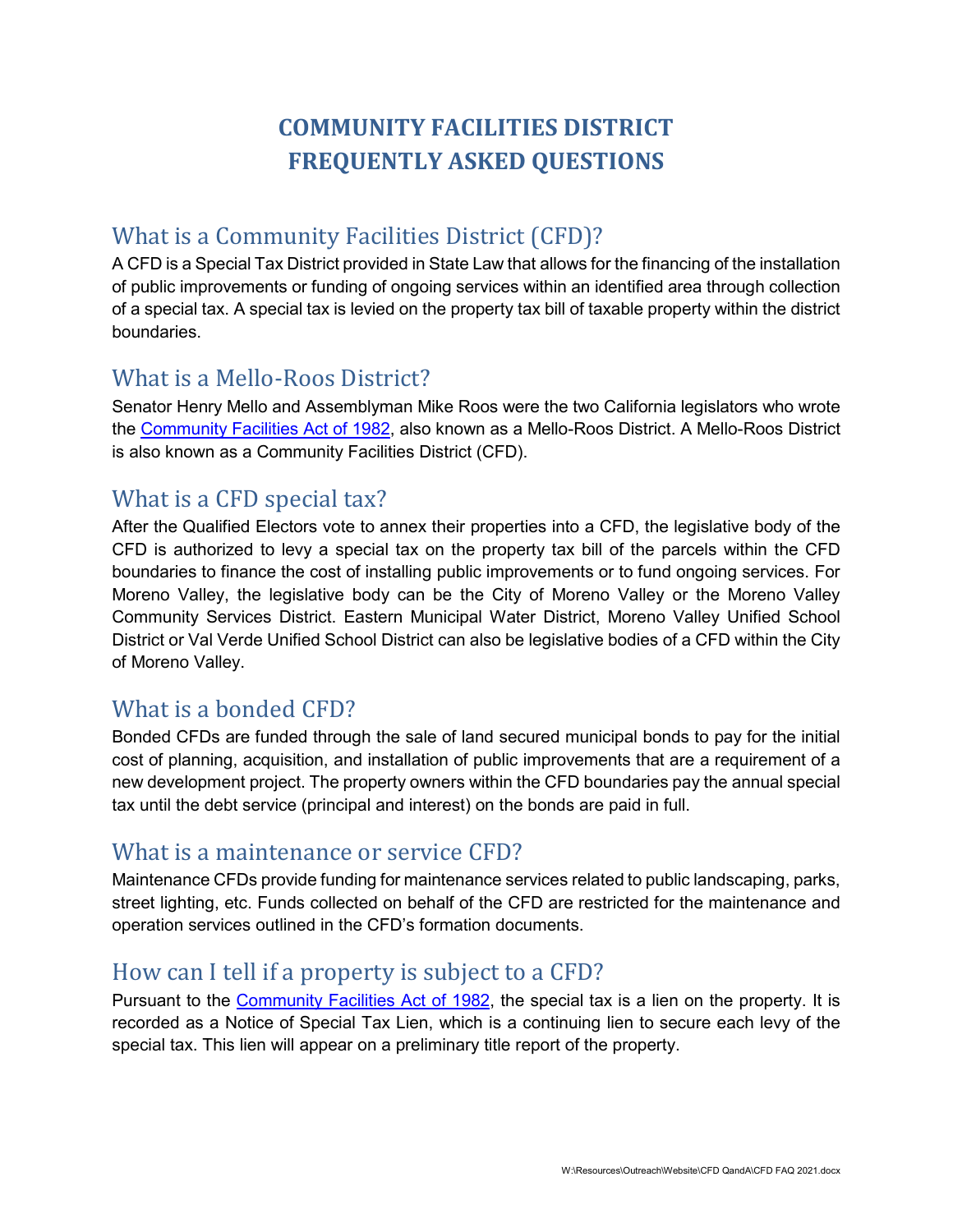The Riverside County property tax bill should also list the CFD. On the property tax bill, under the header Special Assessment. Look for a line item with the acronym CFD.

## My CFD is not listed on the City's website.

The City of Moreno Valley includes information on CFDs it administers. Questions about CFDs administered by Eastern Municipal Water District, Moreno Valley Unified School District, or Val Verde Unified School District should be directed to those agencies.

### When and how are the CFD special taxes collected?

Special taxes are usually collected by the Riverside County Tax Collector as part of your annual property tax bill. The special tax is generally itemized under Special Assessment on the property tax bill. Under certain circumstances the City can elect to bill the property owners directly. To view the payment status of the current year's tax bill or to make a property tax payment visit the  $\overline{Iax}$ [Collector's w](https://ca-riverside-ttc.publicaccessnow.com/)ebsite. From Account Search, enter the Property Identification Number (PIN) (also known as the Assessor's Parcel Number).

### Who authorized the special tax to be levied on my property tax bill?

Special taxes cannot be levied on the property tax bill without the Qualified Electors' approval of the special tax and approval to annex into the CFD. The Qualified Electors are the registered voters within the boundary of the CFD. If there are fewer than 12-registered voters residing at the property, the Qualified Electors are the landowners. All of the parcels within the CFDs administered by the City were annexed into the CFD at the time of development when there were fewer than 12-registered voters (i.e. the landowner authorized annexation of the property). After authorizing the levy of the special tax and annexation of the property into the CFD, a Notice of Special Tax Lien was recorded against the parcels to provide disclosure to future property owners at the time of property purchase.

## I did not own my property when the CFD was formed. Why do I have to pay the special tax?

The CFD is secured by a special tax lien which is recorded against title of properties within the CFD. When the property was purchased, the special tax lien was assumed for the life of the CFD. Similar to the manner in which homeowners' association (HOA) dues are the responsibility of each owner in a homeowners' association, regardless of who owned the property when the HOA was formed.

## A recorded document says the property is in "the future annexation area" of a CFD. What does that mean?

The entire City may have been designated as a Future Annexation Area for certain service CFDs. Properties located within this area may be subject to annexation into the designated CFD at the time of development to fund those services. A Future Annexation Area for a bonded CFD will be limited to those properties benefiting from the improvements constructed and may be subject to annexation into the District or payment for its share of the improvements.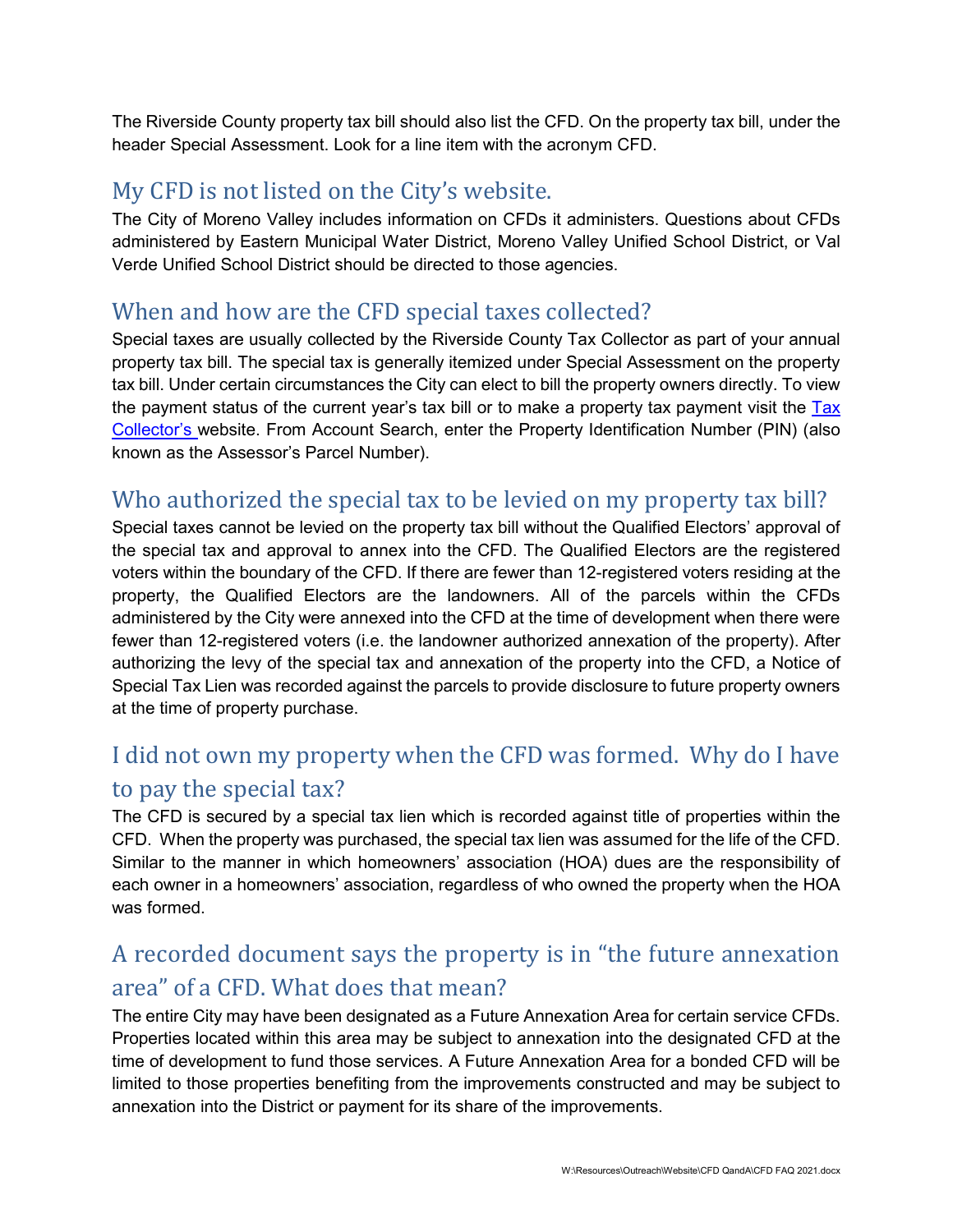## How will I know if the property I am purchasing is in a CFD?

[California Civil Code Section 1102.6](https://leginfo.legislature.ca.gov/faces/codes_displaySection.xhtml?lawCode=CIV§ionNum=1102.6a) requires a seller of real property within a CFD to disclose the special tax lien to the buyer. When it comes time to close escrow on the property, the buyer will be asked to sign many documents. One of these documents should include information on the CFD (e.g. preliminary title report or property tax bill).

#### How does a CFD special tax work?

Special taxes for a CFD are typically levied annually and are placed on the Riverside County property tax bill. Revenue from the special taxes for a bonded CFD, created to finance authorized public facilities (e.g. roads, sidewalks, water and sewer lines, etc.), is used to pay back principal and interest on bonds that were issued for that particular CFD. Once the bonds have been fully repaid, the special tax will no longer be levied on the property tax bill. Revenue from the special taxes for a service CFD, created to fund authorized public services, is used to pay for the service provided (e.g. street lighting, public landscape maintenance, and maintenance of parks and trails, etc.) and will continue as long as the services are provided.

#### Does a CFD special tax have a maximum amount?

All CFDs have maximum special tax amounts that cannot be exceeded. However, the amount of the special tax levied in a given year may be less than the maximum special tax rate. The amount of special tax levied may fluctuate from year to year provided it does not exceed the annual maximum rate. Because the annual CFD special tax rate levied on a particular piece of property could be below the maximum special tax rate for that property, a potential buyer or seller of property should not rely on the amount shown on the property tax bill for disclosure purposes but rather the maximum special tax rate. Maximum rates for CFDs the City administers for any given year can be found in the Annual Report for the CFD or the Fixed Charges Summary, which are located [here.](http://www.moval.org/departments/financial-mgmt-svcs/report-special-districts.html) Questions about CFDs administered by Eastern Municipal Water District, Moreno Valley Unified School District, or Val Verde Unified School District should be directed to those agencies.

### Can a CFD maximum special tax increase?

That depends on which CFD the property is located in. The Rate and Method of Apportionment (RMA) for each CFD defines the formula to calculate the maximum special tax rate and outlines how the special tax is apportioned to properties annexed in the CFD. Property owners will never be charged more than the maximum special tax rate. Additional information on the annual adjustment for the CFDs the City administers can be found in the Annual Report or the RMA for each CFD, which are located [here.](http://www.moval.org/departments/financial-mgmt-svcs/report-special-districts.html) Questions about CFDs administered by Eastern Municipal Water District, Moreno Valley Unified School District, or Val Verde Unified School District should be directed to those agencies.